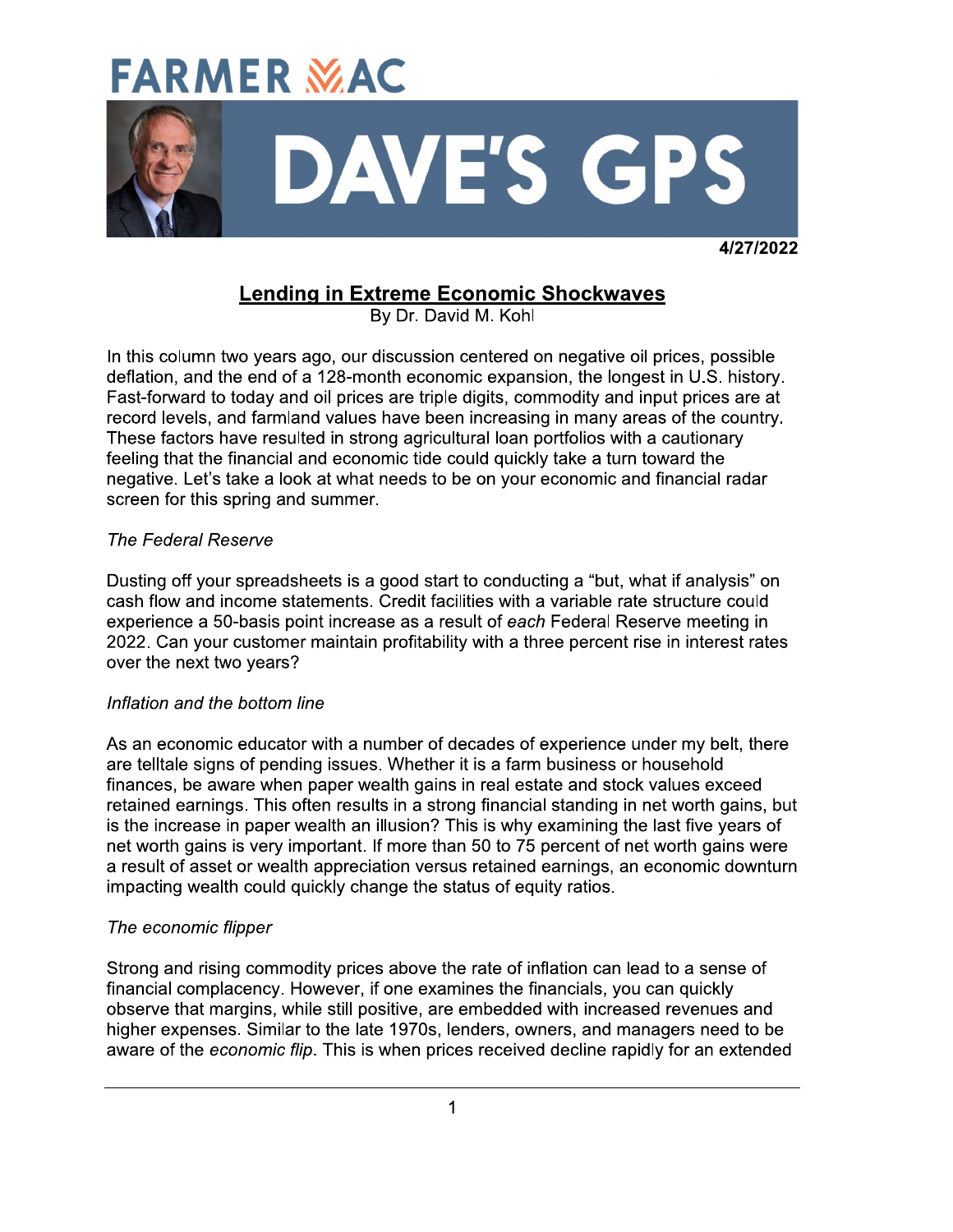### **Lending in Extreme Economic Shockwaves** By: Dr. David M. Kohl

period of time and costs remain elevated or, in some cases, actually increase. There is usually an 18-to-24-month period of margin compression or negative margins on income statements and cash flows. Producers who are most vulnerable are the ones who are locked into long-term fixed costs such as land rents, contracts, and intermediate and long-term debt commitments which reduces agility and the ability to withstand financial shockwaves. These issues are often commodity specific. For example, the livestock industry is currently very vulnerable due to increased feed costs. However, any industry or enterprise can show vulnerability if markets or cost structures quickly change due to macroeconomic events.

### Financial chokepoint

Whether it is a nation, industry, business, or personal household, the financial chokepoint is often liquidity. For example, Russia recently scrambled to meet interest payments on bond debt and risked default on those bonds. China's crackdown on real estate developers through increased regulation and oversight has resulted in a real estate recession. Real estate drives nearly 30 percent of the Chinese economy.

The Great Recession of 2008 to 2009 was impacted by the lack of financial liquidity in real estate developers and households. This created issues for agricultural lenders, who held loans on farm real estate that was in development or transition.

The pandemic quickly exposed people who lacked household financial liquidity. In this case, they were lucky that generous unemployment and stimulus checks from the government bailed them out.

The question becomes, do you receive an annual or a "living" financial statement from your customers to quickly assess their financial condition? "Living" financial statements refer to those that are examined more often and used in management decision making. Unfortunately, the recent government checks paid to businesses and households have resulted in complacent behavior. Quickly taking ownership of financials will be a character and management attribute that will need to be highlighted in loan committees, credit analyses, and loan narratives.

#### Positioning for the economic flipper

While many of you reading this column are very comfortable with debt to asset and overall equity levels, the top half of the balance sheet needs to be scrutinized. What is the liquidity position? Is the current ratio greater than 1.5 to 1? Is working capital to expenses and working capital to revenue greater than 25 percent? Were profits used to build working capital or was equity used to refinance and create a liquidity cushion? Do your customers have the discipline to maintain liquidity reserves? How will long-term inflation, shortages, shocks in the marketplace, and weather impact the liquidity position? This is where a customer with a high financial and business IQ, while still vulnerable, is in a better position to weather the extremes and economic shockwaves.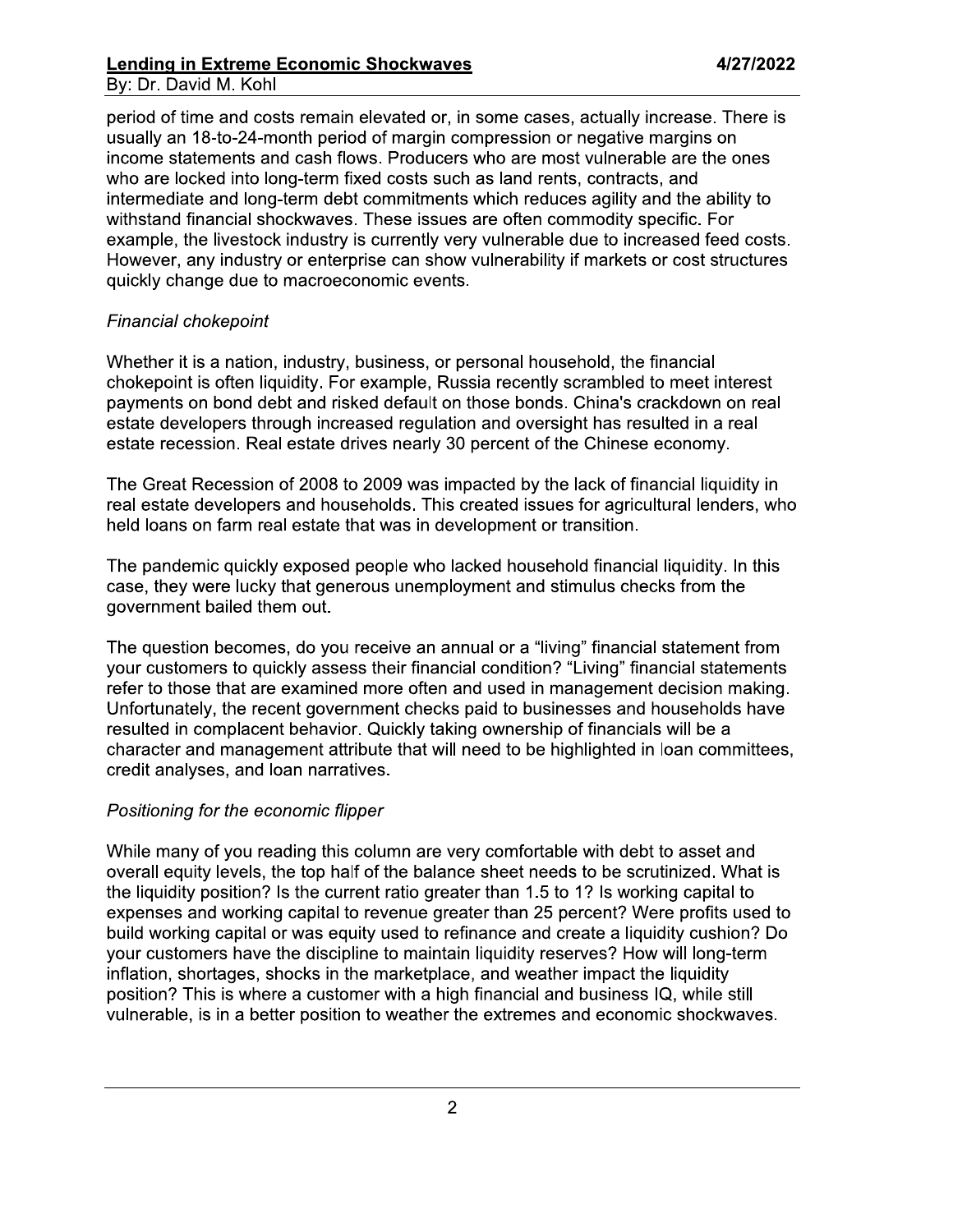Finally, be careful of the customer who feels that agriculture profits and prices are on a new plateau. Some individuals attending my recent speeches are commenting that prices cannot go down because the government will ne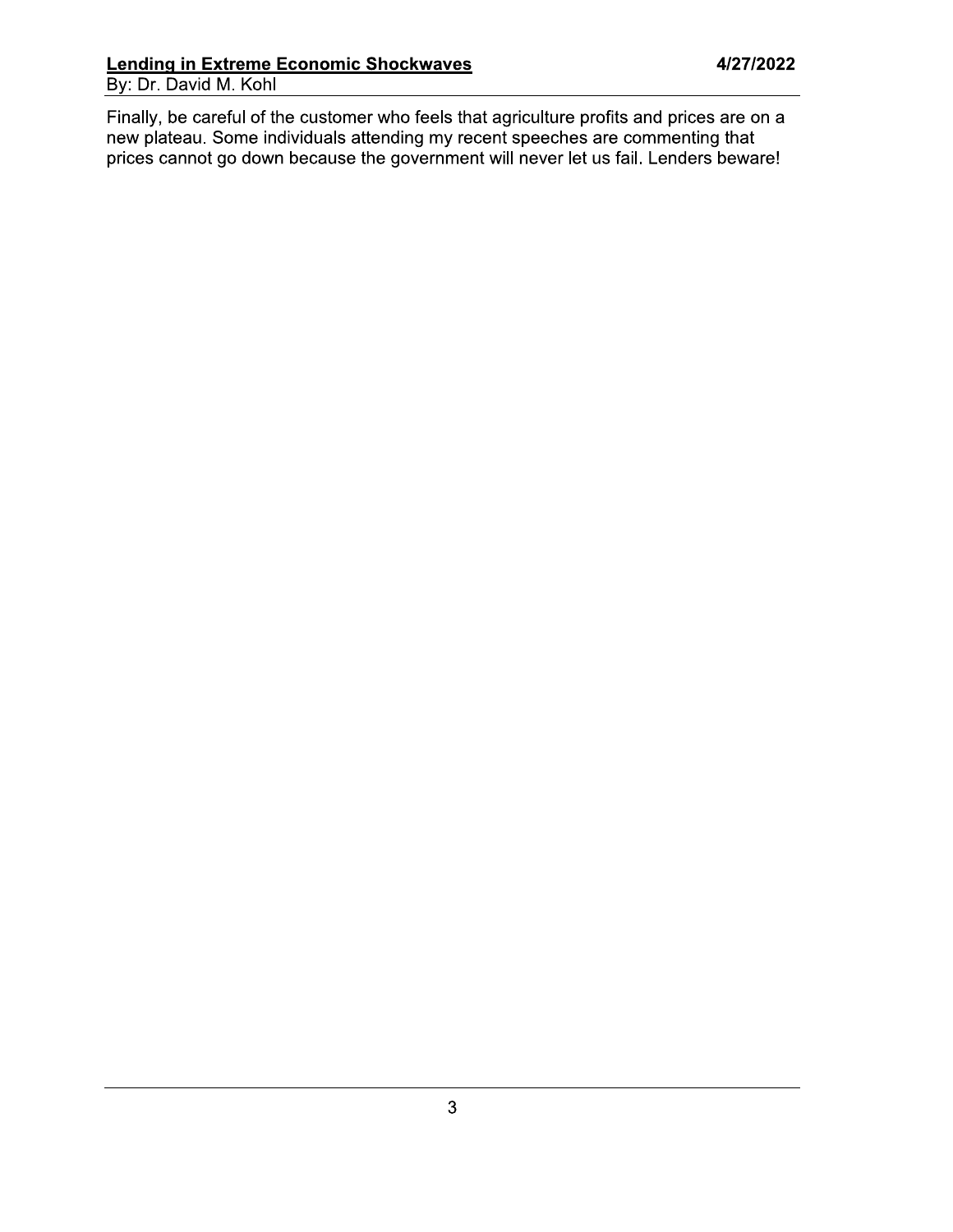By: Dr. David M. Kohl

#### **Global and Domestic Economy**

For this issue, the global and domestic economic analysis will be combined because they are intertwined. We will also focus on inflation.

Inflation is a major trend being experienced worldwide. Central banks in the United States, Canada, and across Europe are developing strategies such as interest rate increases and a rollback of monetary accommodation to put the genie of inflation back in the bottle. It is my opinion that the current inflationary period is more than a central bank issue and is a result of a convergence of events.

There is a lyric in the old song by the rock group Chicago that is very appropriate for the current inflationary times, that is inflation is, "A hard habit to break!" The convergence of trends has rocketed the Producer Price Index (PPI) to 11.2 percent, headline inflation which includes food and energy to 8.5 percent, and core inflation to 6.5 percent. These are the hottest readings since the early 1980s.

Supply chain issues are not likely to retreat as de-globalization continues to accelerate. Critical components used in the technology of many manufactured goods are produced in nations that are geopolitically at odds. For example, an extra 400 pounds of aluminum and 150 pounds of copper are used in electric vehicles when compared to fossil fuel powered automobiles. A large portion of these metals are mined in warring regions of the world and in China.

COVID-19 is working its way through the Chinese economy. Strict authoritarian policies have shut down 40 to 50 percent of the manufacturing industry and the effects are rippling throughout the global supply chains. Discontent is occurring in the populace, particularly in the larger cities. The strain on restaurants, goods, and services is slowing Chinese economic growth. The duration of the cycle will impact both exported and imported goods such as oil, food, and fiber products.

The Russo-Ukrainian War will have an impact on food and energy supplies both short and long-term. Ukraine is the breadbasket of Europe, in much the same way as the Midwest is for the United States. Production of agricultural goods in Ukraine is estimated to be down 20 to 40 percent and transportation and distribution infrastructure have been compromised both for the short and long-term.

Oil and energy will continue to be very volatile, not only as a result of the Russo-Ukrainian War, but Chinese economic growth and the global movement toward green energy and the disinvestment in fossil fuels. The supply and price of fertilizer and components like nitrogen, potash, and natural gas will be in question, particularly in 2023. This uncertainty will plague major agricultural regions and will result in higher food prices and transportation costs.

Of course, weather in major agricultural regions will need to be monitored. The Western U.S. is very dry as well as areas in the Southern Hemisphere. Mother nature could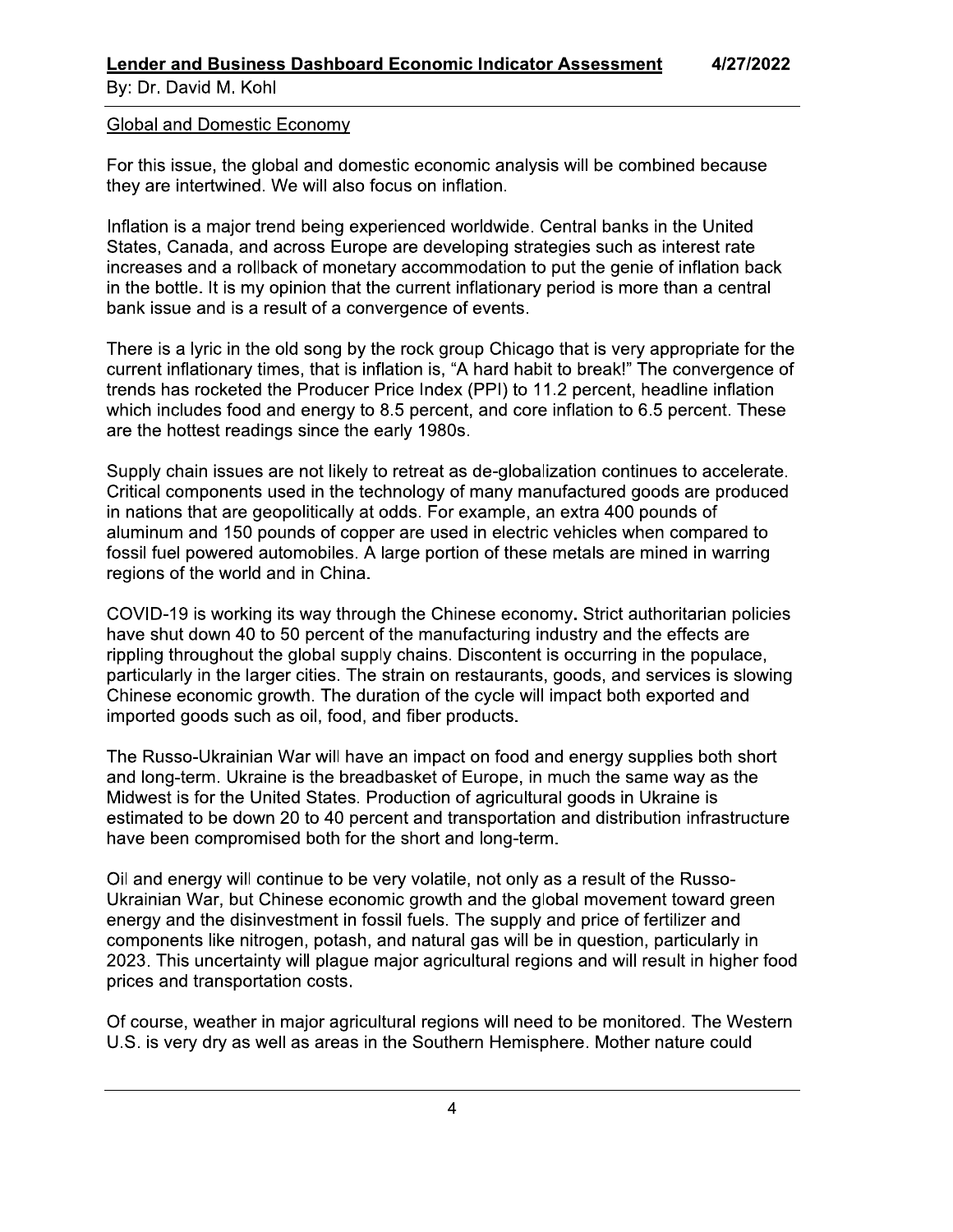#### **Lender and Business Dashboard Economic Indicator Assessment** 4/27/2022 By: Dr. David M. Kohl

potentially have a much bigger impact than any central bank action.

The saved government stimulus funds are now being spent in the service-based economy for hospitality, travel, goods, and services. This could elevate inflation well into 2023.

The labor force shortages and union contracts are creating inflationary cost structures for many businesses. Generally speaking, when unemployment is low, productivity declines as a result of less skilled workers in the workforce. This invariably results in inflation.

Finally, closely watch geopolitical strategies over the next six months. An emerging trend appears to be Western nations, or rich nations, versus authoritarian countries and emerging nations. This could create a whole new set of risks and outcomes for global trade, on which U.S. agriculture is very dependent. The Federal Reserve could increase interest rates similar to previous periods, which could yield similar results to the 1980s.

### Leading indicators

The Leading Economic Index (LEI) is still positive, and the diffusion index has remained above 50. The yield curve is inverting, which occurs when short-term rates exceed longterm rates. It will be interesting to see how quickly changes in interest rates will be observed in the leading economic indicators such as the LEI.

Oil prices have been tamed at around \$100 per barrel. This is the result of the opening of the strategic oil reserves, the ethanol mandate, and the slowing of the Chinese economy. The question becomes, at what duration and level of prices does reinvestment in fossil fuels occur?

The Purchasing Manager Index (PMI) is still above 50, which is indicative of a growing sector. However, this number is below 50 in many European nations. The Russo-Ukrainian War is impacting supply chains for many industries, but particularly for those that source components from Ukraine.

The U-3 and U-6 unemployment rates are at record low levels at 3.6 percent and 6.9 percent, respectively. However, some layoffs are starting to occur such as in the mortgage and banking sector which is now starting to feel the effects of rising interest rates.

Housing starts are still strong at greater than 1.5 million units annually. Closely watch this sector as prices are being reduced on 12 percent of homes nationwide as of this publication. Inflation is impacting real wages and affordability with interest rate increases. Closely observe these metrics in the latter half of 2022.

One of the leading economic indicators to watch closely will be the Index of Consumer Sentiment. Surprisingly, this number increased from the high 50s to the mid-60s.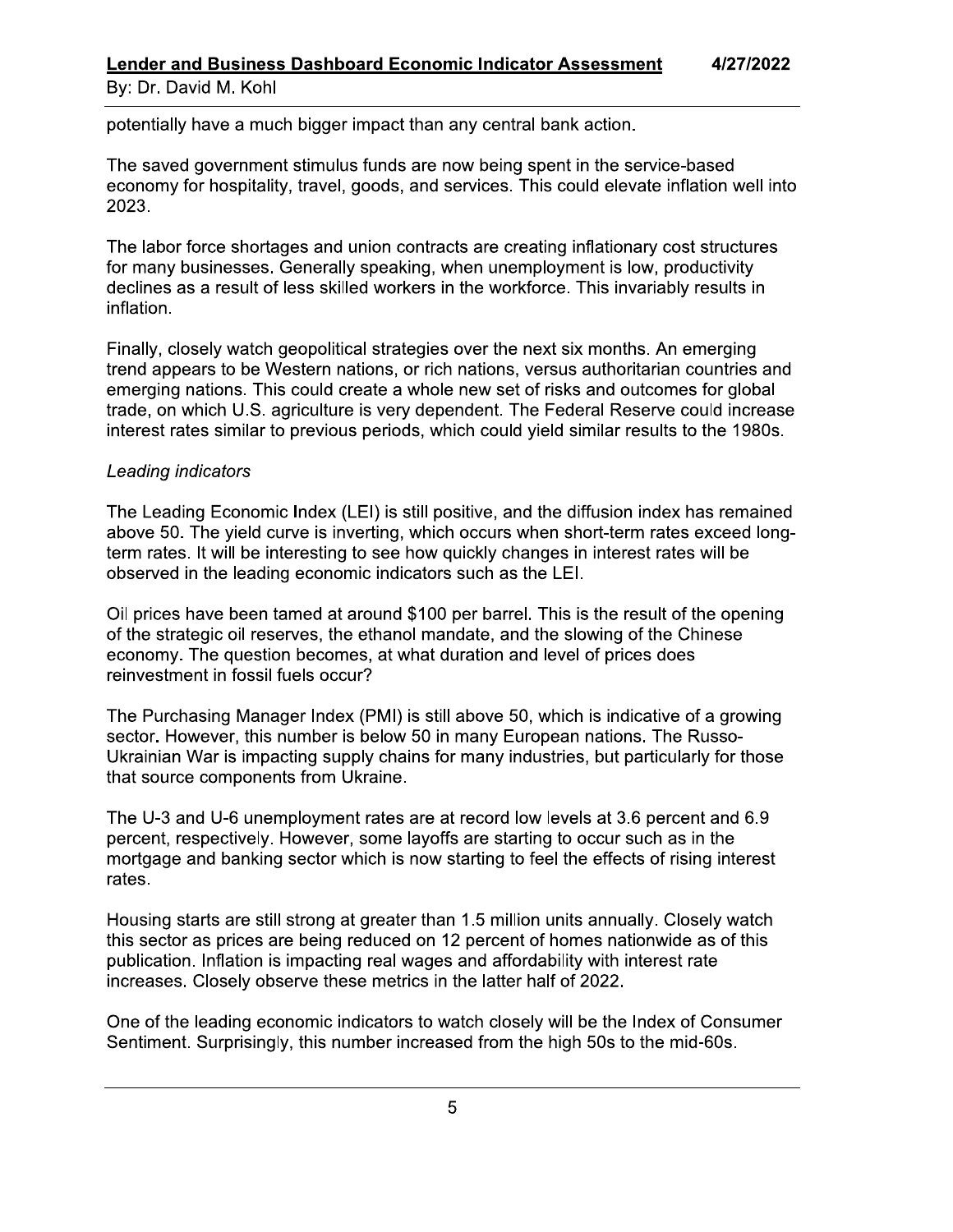#### **Lender and Business Dashboard Economic Indicator Assessment** 4/27/2022 By: Dr. David M. Kohl

However, this metric is still flashing red lights because consumer spending drives two thirds of the U.S. economy.

Factory utilization is still quite strong as many sectors are still experiencing strong demand and periodic shortages due to supply chain issues. Has inflation peaked? More importantly, our previous discussion in this article would suggest that it is not a question of inflation peaking, but for how long will inflation persist?

Lending and economic analysis will be both an art and science. Closely watch the numbers, but examine the practices and the character behind the financials, or the art. This can assist in identifying risks as well as business development opportunities.